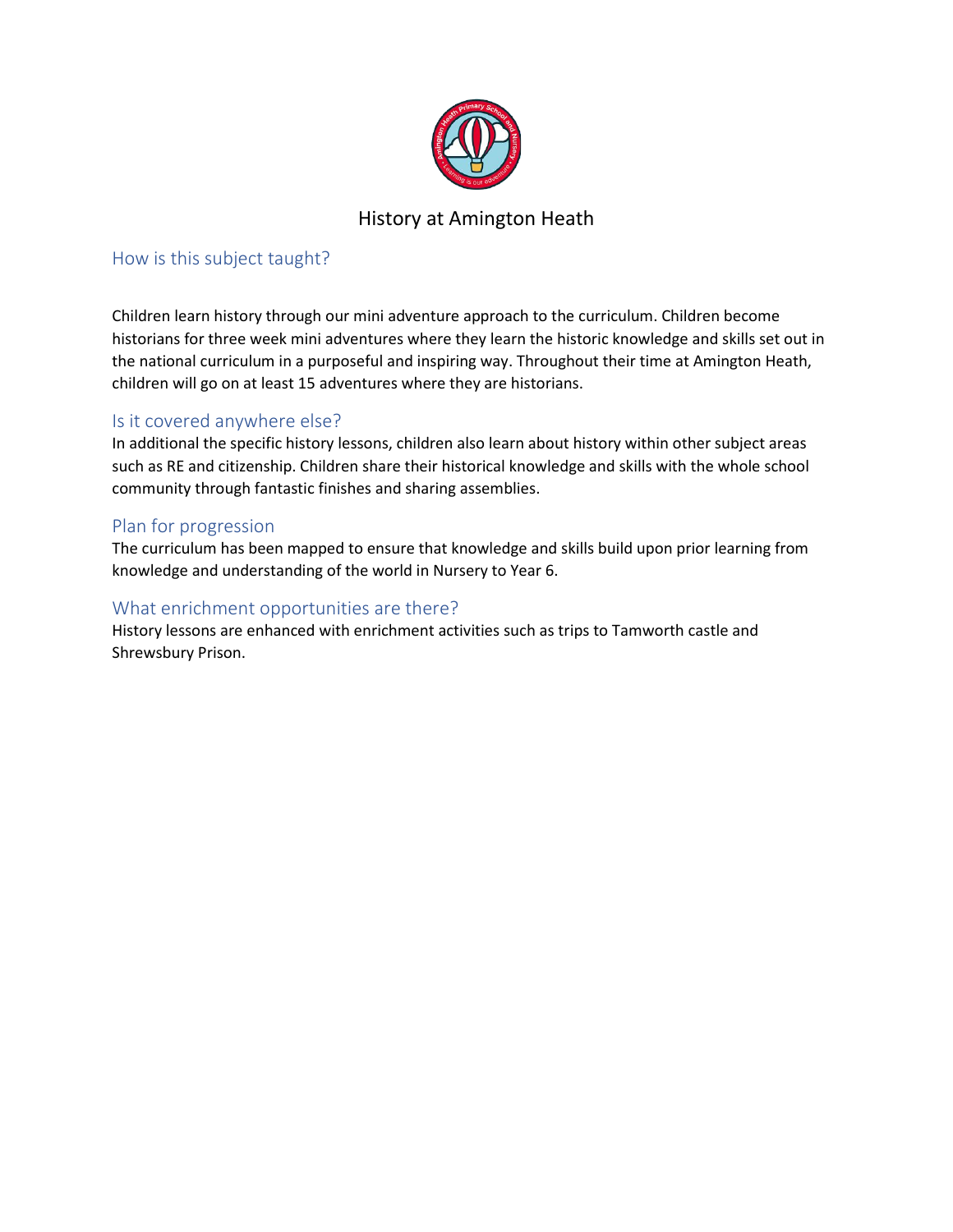#### EYFS What the children will be learning to do:  $\parallel$  How to support/ teach this: **UTW-0-3 –** Explore and respond to different natural phenomena in their setting and on trips. Encourage toddlers and young children to enjoy and explore the natural world. Suggestions: • standing in the rain with wellies and umbrellas • walking through tall grass • splashing in puddles • seeing the spring daffodils and cherry blossom • looking for worms and minibeasts • visiting the beach and exploring the sand, pebbles and paddling in the sea. Encourage children's exploration, curiosity, appreciation and respect for living things. Suggestions: • sharing the fascination of a child who finds woodlice teeming under an old log • modelling the careful handling of a worm and helping children return it to the dug-up soil • carefully planting, watering and looking after plants they have grown from seeds. Encourage children to bring natural materials into the setting, such as leaves and conkers picked up from the pavement or park during autumn. **UTW- 3-4-** Begin to make sense of their own life-story and family's history. Spend time with children talking about photos and memories. Encourage children to retell what their parents told them about their life-story and family. **UTW- Reception-**Talk about members of their immediate family and community. Comment on images of familiar situations in the past. Compare and contrast characters from stories, including figures from the past. During dedicated talk time, listen to what children say about their family. Share information about your own family, giving children time to ask questions or make comments. Encourage children to share pictures of their family and listen to what they say about the pictures. Using examples from real life and from books, show children how there are many different families.

Present children with pictures, stories, artefacts

## Mini Adventure outcomes Whole School progression in History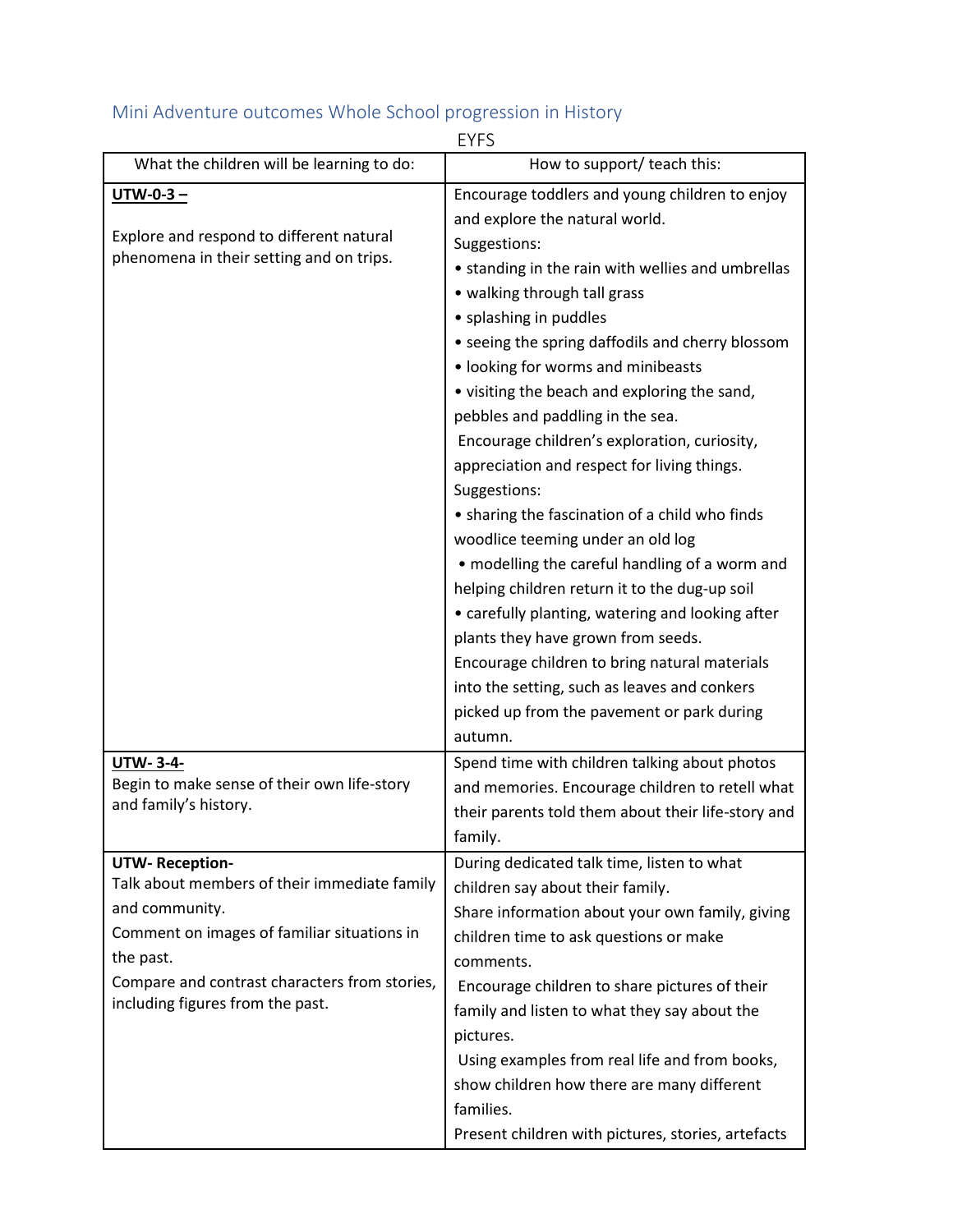| and accounts from the past, explaining             |
|----------------------------------------------------|
| similarities and differences.                      |
| Offer hands-on experiences that deepen             |
| children's understanding, such as visiting a local |
| area that has historical importance. Include a     |
| focus on the lives of both women and men.          |
| Show images of familiar situations in the past,    |
| such as homes, schools, and transport.             |
| Look for opportunities to observe children         |
| talking about experiences that are familiar to     |
| them and how these may have differed in the        |
| past.                                              |
| Offer opportunities for children to begin to       |
| organise events using basic chronology,            |
| recognising that things happened before they       |
| were born.                                         |
| Frequently share texts, images, and tell oral      |
| stories that help children begin to develop an     |
| understanding of the past and present.             |
| Feature fictional and non-fictional characters     |
| from a range of cultures and times in              |
| storytelling.                                      |
| Listen to what children say about them.            |
| Draw out common themes from stories, such as       |
| bravery, difficult choices and kindness, and talk  |
| about children's experiences with these themes.    |
| In addition to storytelling, introduce characters, |
| including those from the past using songs,         |
| poems, puppets, role play and other storytelling   |
| methods.                                           |
|                                                    |
|                                                    |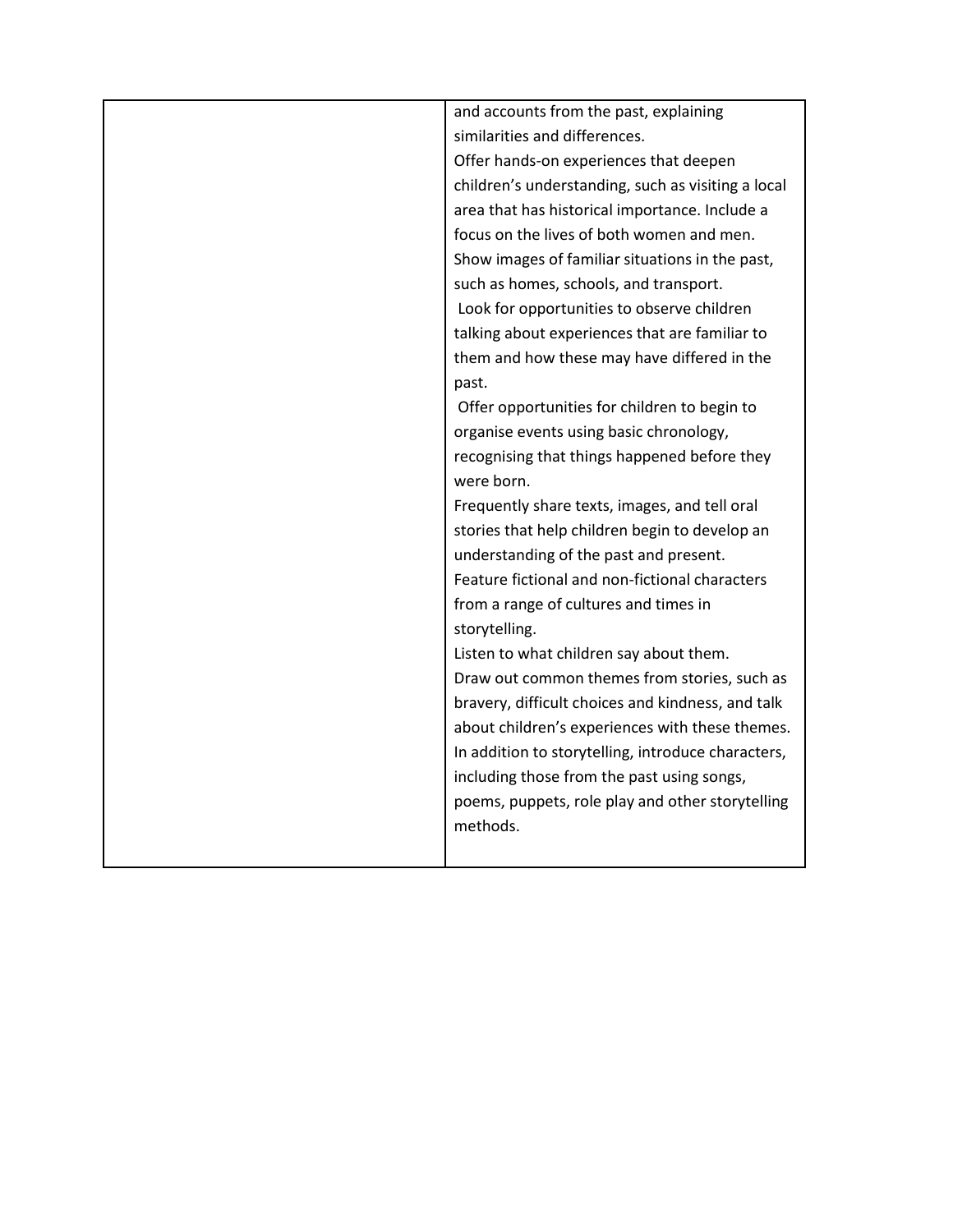| Mini adventure    | <b>Outcomes</b>                                                                                                                 |
|-------------------|---------------------------------------------------------------------------------------------------------------------------------|
| <b>Memory Box</b> | <b>Summary</b>                                                                                                                  |
|                   | Children will study changes to daily life in living memory. This                                                                |
|                   | time period covers starting school to present day and should be                                                                 |
|                   | studied from the perspective of the child and their parents.                                                                    |
|                   | Key adventure outcomes;                                                                                                         |
|                   | 1. Change within living memory. Where appropriate these should<br>be used to reveal aspects of change in national life.         |
|                   | 2. Pupils should develop an awareness of the past, using common                                                                 |
|                   | words and phrases relating to the passing of time. They should                                                                  |
|                   | know where the people and events they study fit within a<br>chronological framework and identify similarities and differences   |
|                   | between ways of life in different periods                                                                                       |
| Towers and        | <b>Summary</b>                                                                                                                  |
| turrets           | Children will study Tamworth Castle as a local place of historical                                                              |
|                   | significance. They will begin to learn about how evidence is                                                                    |
|                   | found from the past and ask relevant question about it.                                                                         |
|                   | Key adventure outcomes;                                                                                                         |
|                   | 1. Learn about significant historical events, people and place in                                                               |
|                   | their own locality                                                                                                              |
|                   | 2. Ask and answer questions, choosing and using parts of stories<br>and other sources to show that they know and understand key |
|                   | features of events.                                                                                                             |
|                   | 3. Understand some of the ways in which we find out about the                                                                   |
|                   | past and identify different ways in which it is represented.                                                                    |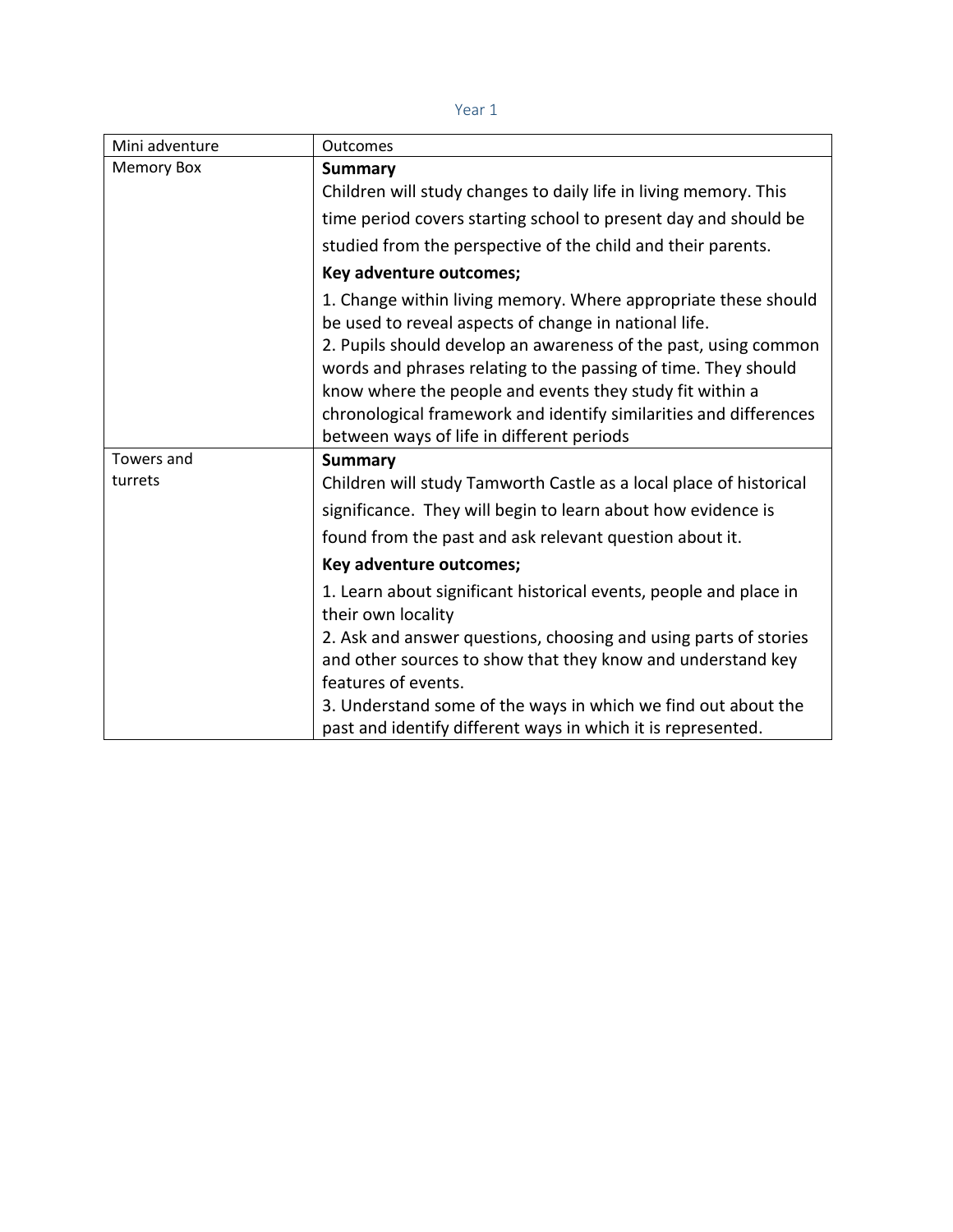|   | w |  |
|---|---|--|
| × |   |  |

| Mini adventure           | Outcomes                                                                                                                                                                                                                                                                                                                                                                                                                                 |
|--------------------------|------------------------------------------------------------------------------------------------------------------------------------------------------------------------------------------------------------------------------------------------------------------------------------------------------------------------------------------------------------------------------------------------------------------------------------------|
| Moon Zoom                | <b>Summary</b><br>Children will research and explore Neil Armstrong as a significant<br>historical figure and how he contributed to national and<br>international achievements. They will use evidence to ask<br>relevant questions and carry on historical enquiry.                                                                                                                                                                     |
|                          | Key adventure outcomes;                                                                                                                                                                                                                                                                                                                                                                                                                  |
| The Great Fire of London | 1. Learn about events beyond living memory that are significant<br>nationally or globally<br>2. Understand some of the ways in which we find out about the<br>past and identify different ways in which it is represented.<br>3. Learn about the lives of significant individuals in the past who<br>have contributed to national and international<br><b>Summary</b><br>Children will explore the Great Fire of London as a significant |
|                          | historical event beyond living memory with a focus on cause and<br>consequences.                                                                                                                                                                                                                                                                                                                                                         |
|                          | Key adventure outcomes;                                                                                                                                                                                                                                                                                                                                                                                                                  |
|                          | 1. Learn about events beyond living memory that are significant<br>nationally or globally<br>2. Understand some of the ways in which we find out about the<br>past and identify different ways in which it is represented.<br>3. Learn about the lives of significant individuals in the past who<br>have contributed to national and international achievements                                                                         |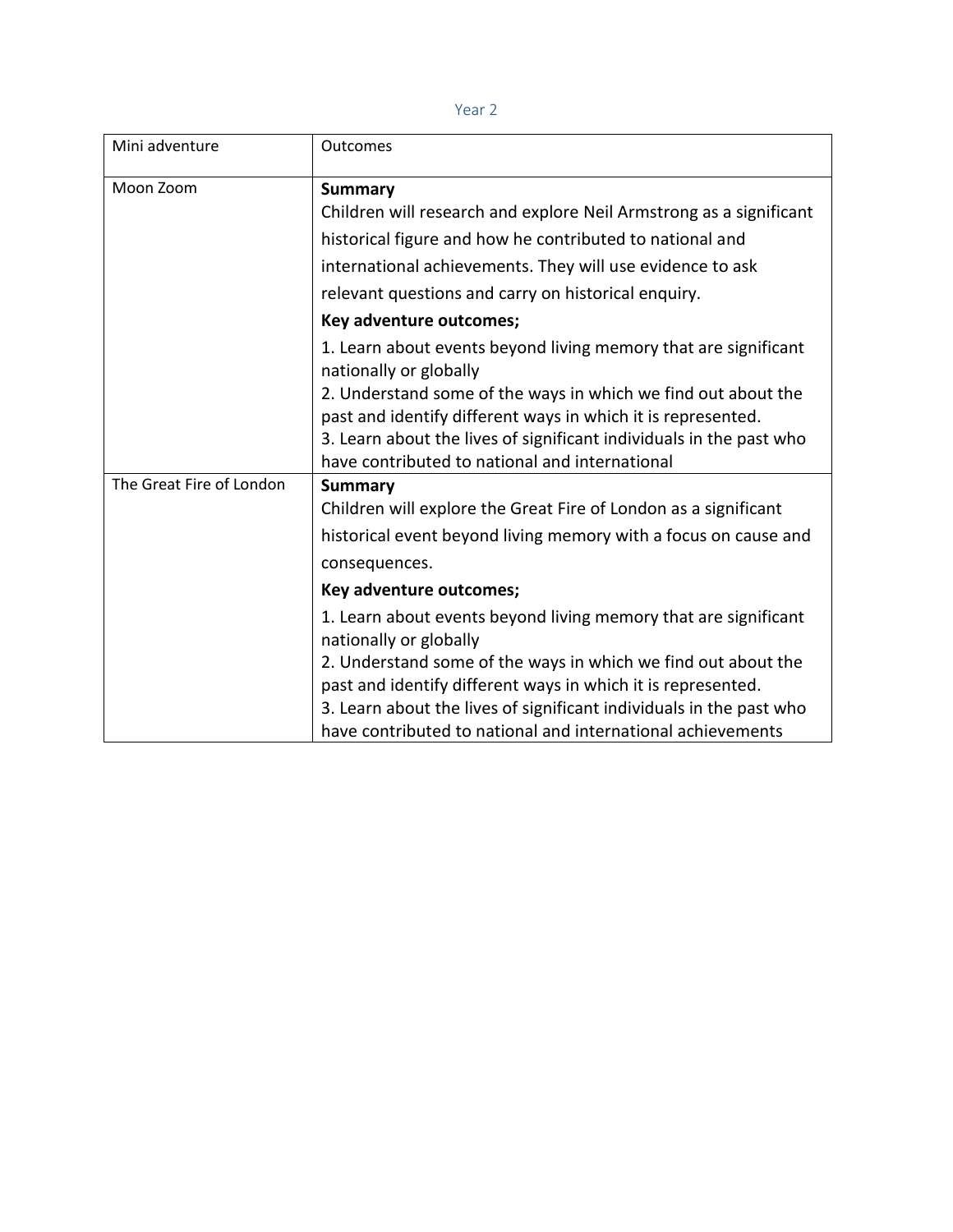| w |
|---|
|---|

| Mini adventure | <b>Outcomes</b>                                                     |
|----------------|---------------------------------------------------------------------|
| Stone age      | <b>Summary</b>                                                      |
|                | Children will focus on the changes that took from the Stone Age     |
|                | to the Iron Age with a focus on primary and secondary evidence.     |
|                | They will use evidence to develop historical enquiry skills.        |
|                | Key adventure outcomes;                                             |
|                | 1. Understand changes in Britain from the Stone Age to the Iron     |
|                | Age                                                                 |
|                | 2. Use first hand and secondary sources of evidence to find out     |
|                | about Bronze age religion, technology and travel                    |
|                | 3. Use first hand and secondary sources of evidence to find out     |
|                | about Iron age hill forts, farming and culture                      |
| Gods and       | <b>Summary</b>                                                      |
| Mortals        | Children will study Ancient Greek life and achievements and their   |
|                | influence on the western world. Look at different accounts of this  |
|                | time and understand why these viewpoints differ.                    |
|                | Key adventure outcomes;                                             |
|                | 1. To know the achievements of the earliest civilisations including |
|                | studying Greek life and achievements and their influence on the     |
|                | western world.                                                      |
|                | 2. Discern how and why contrasting arguments and                    |
|                | interpretations of the past have been constructed                   |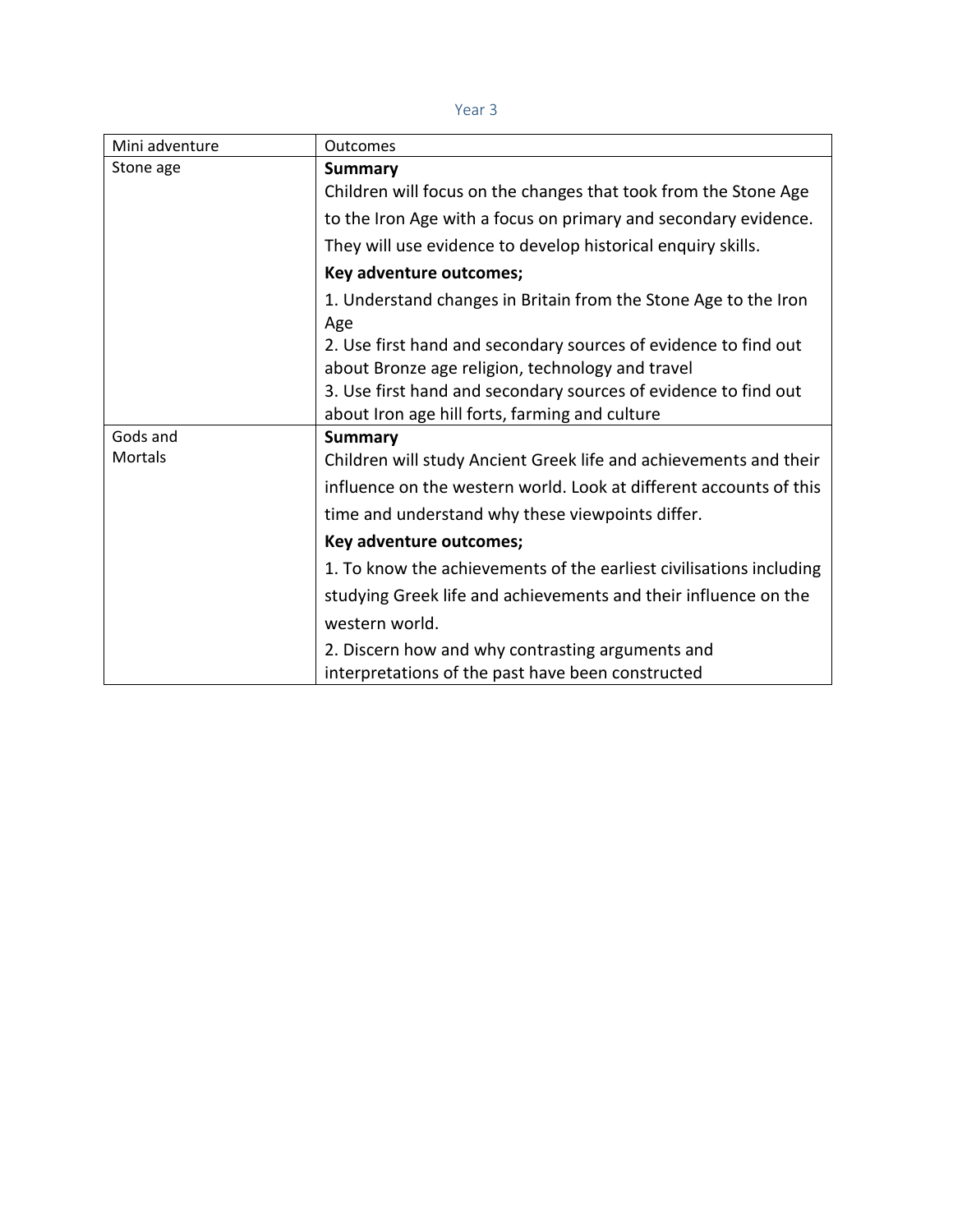| Mini adventure | Outcomes                                                                                                     |
|----------------|--------------------------------------------------------------------------------------------------------------|
| Romans         | <b>Summary</b>                                                                                               |
|                | Children will build an understanding of the Roman Empire and its                                             |
|                | impact on Britain. They will show and understand the concept of                                              |
|                | change over time on a timeline throughout the Roman Empire.                                                  |
|                | Key adventure outcomes;                                                                                      |
|                | 1. Knowledge and understanding of the Roman Empire and its                                                   |
|                | impact on Britain                                                                                            |
|                | 2. Knowledge and understanding of Julius Caesar's invasion in 55-<br>54BC                                    |
|                | 3. Knowledge and understanding of the Roman Empire by AD 42                                                  |
|                | and the power of its army.<br>4. Know how people's lives have shaped this nation                             |
| Invaders       | <b>Summary</b>                                                                                               |
|                | Children will study the British settlements by Anglos Saxons and                                             |
|                | Scots and the Viking and Anglos Saxon struggle for England and                                               |
|                | use evidence to develop historical enquiry and chronology skills.                                            |
|                | Key adventure outcomes;                                                                                      |
|                | 1. Understand methods of historical enquiry                                                                  |
|                | 2. To learn about the expansion and dissolution of empires                                                   |
|                | 3. To discuss Britain's settlements by Anglo-Saxons and Scots                                                |
|                | 4. To describe Vikings raids and invasions                                                                   |
| Peasants and   | <b>Summary</b>                                                                                               |
| Princes        | Children will explore crime and punishment changes in history                                                |
|                | beyond 1066. They will describe the historical features from the                                             |
|                | past including beliefs, attitudes and experiences of men, women                                              |
|                | and children.                                                                                                |
|                | Key adventure outcomes;                                                                                      |
|                | 1. To study an aspect of British history beyond 1066 - changes in                                            |
|                | an aspect of social history-crime and punishment from Anglo                                                  |
|                | Saxons to the present                                                                                        |
|                | 2. Gain and display a historically understand of terms such as<br>empire/civilisation/ parliament/ peasantry |
| St.Editha's    | <b>Summary</b>                                                                                               |
|                | Children will study the history of a local area. They will link the                                          |
|                | historical events in this area to other national historical events.                                          |
|                | Key adventure outcomes;                                                                                      |
|                | 1. Take part in a local history study                                                                        |
|                | 2. Study an aspect of history that is significant in the locality                                            |
|                | 3. Gain a historical perspective by placing the growing knowledge                                            |
|                | into different contexts understanding connections between local                                              |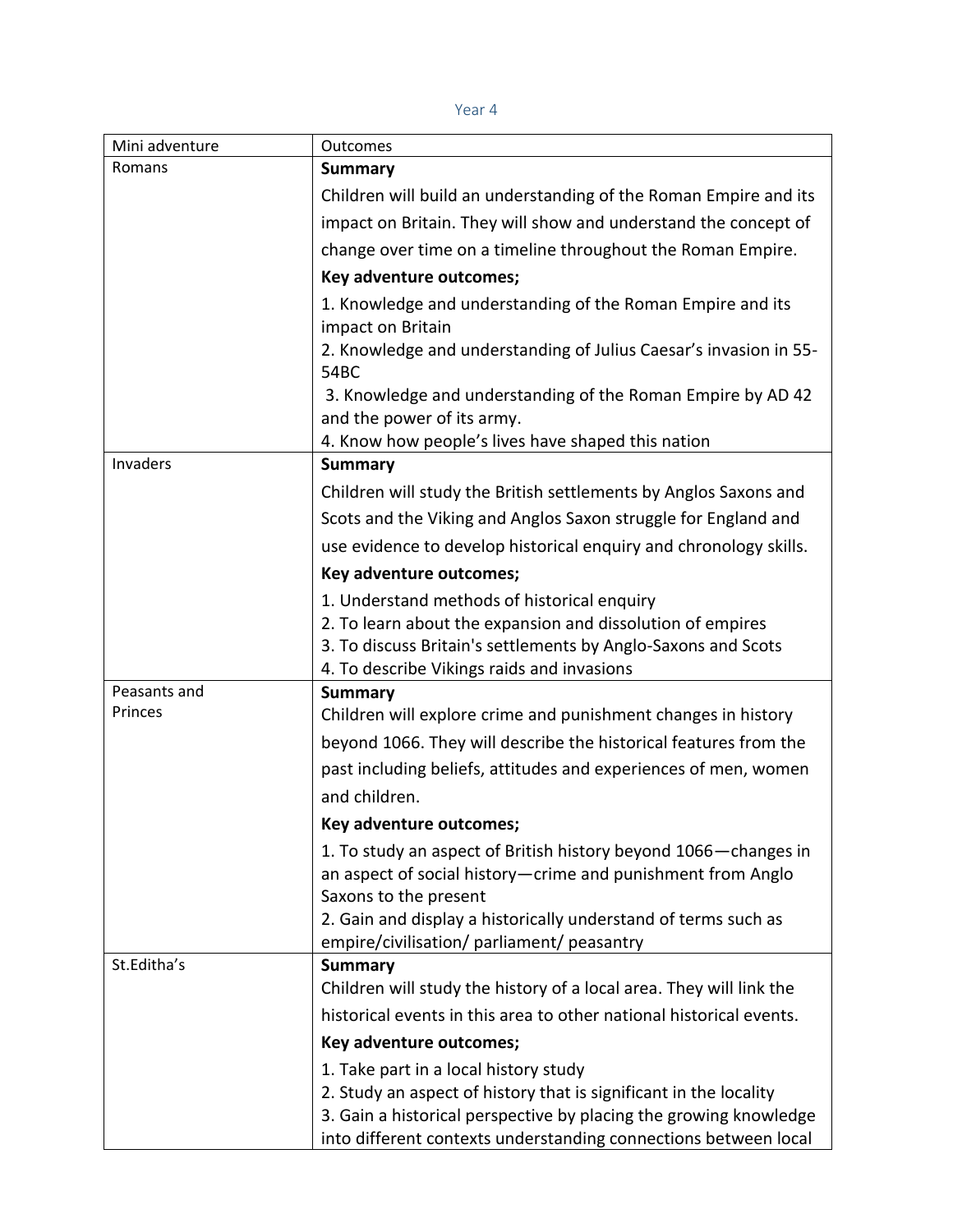| and national religious and social history on short and long term |
|------------------------------------------------------------------|
| scales                                                           |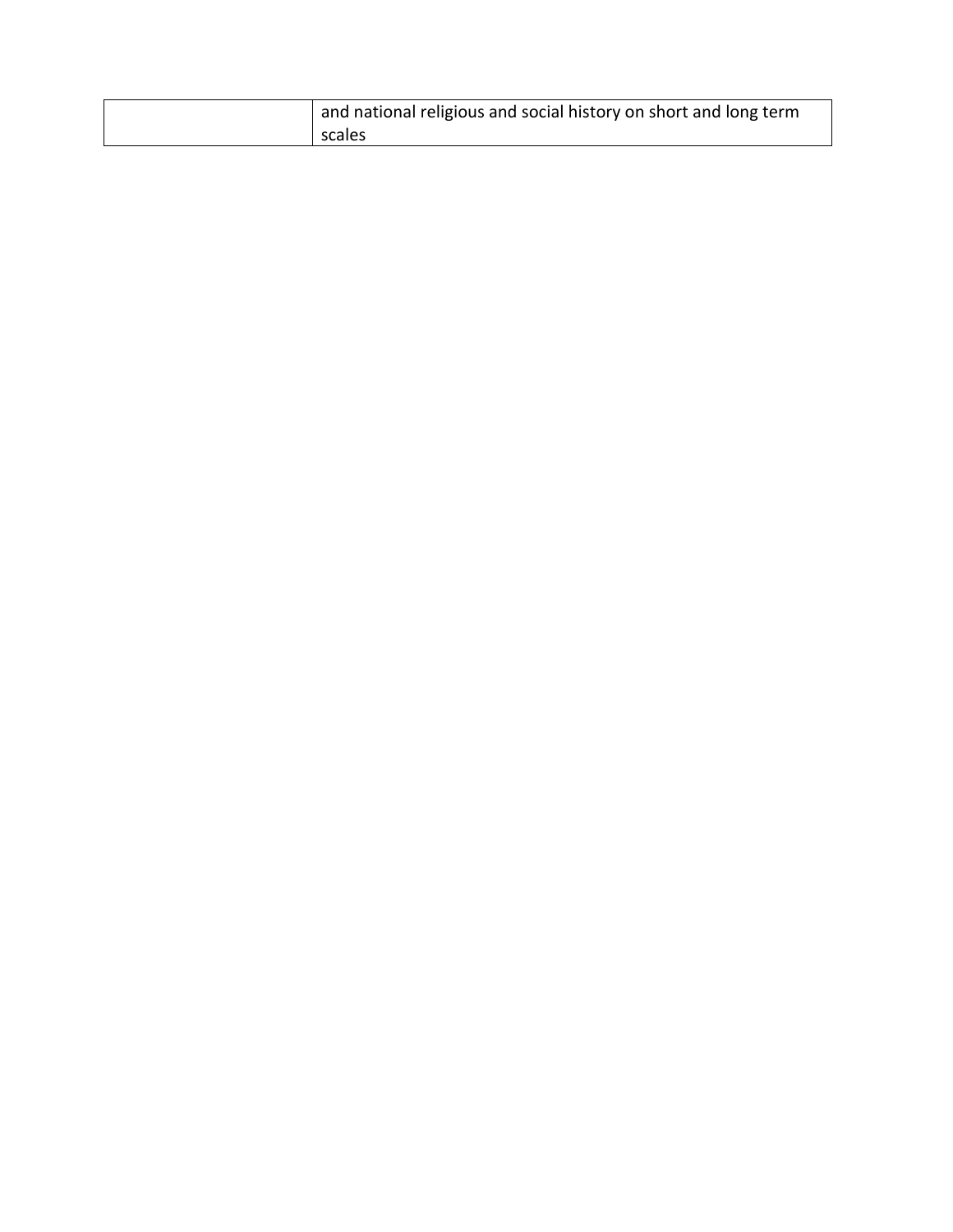| Mini adventure | Outcomes                                                                                                                            |
|----------------|-------------------------------------------------------------------------------------------------------------------------------------|
| The Plague     | <b>Summary</b>                                                                                                                      |
|                | Children will place the Plague on a British historical timeline and                                                                 |
|                | study this period in history with a focus on how the Plague                                                                         |
|                | impacted on society with reference to social diversity.                                                                             |
|                | Key adventure outcomes;                                                                                                             |
|                | 1. A study of an aspect or theme in British History that extends                                                                    |
|                | pupils chronological understanding                                                                                                  |
|                | 2. Learn about changes in an aspect of social history                                                                               |
| Egyptians      | <b>Summary</b>                                                                                                                      |
|                | Children will study the early civilisation of Egypt and use a wider                                                                 |
|                | range of sources to construct knowledge of this area. They will                                                                     |
|                | look at validity of sources and use reliable sources to develop                                                                     |
|                | historical enquiry skills.                                                                                                          |
|                | Key adventure outcomes;                                                                                                             |
|                | 1. Learn about the achievements of the earliest civilisations-an<br>overview of where and when they first civilisation appeared and |
|                | a study of Ancient Egypt                                                                                                            |
|                | 2. They should regularly address and devise historically valid<br>questions about change, cause, similarity and difference, and     |
|                | significance.                                                                                                                       |
|                | 3. They should construct informed responses that involve                                                                            |
|                | thoughtful selection and organisation of relevant historical                                                                        |
|                | information.                                                                                                                        |
|                | 4. They should understand how our knowledge of the past is                                                                          |
|                | constructed from a range of sources.                                                                                                |
| Mayans         | <b>Summary</b><br>Children will research the Mayan culture and its contrast to                                                      |
|                | British history studied so far. They will question the validity of                                                                  |
|                |                                                                                                                                     |
|                | sources and develop historical enquiry skills.                                                                                      |
|                | Key adventure outcomes;                                                                                                             |
|                | 1. Learn about a non-European society that provides contrasts                                                                       |
|                | with British history - . AD 900; Mayan civilization<br>2. They should regularly address and devise historically valid               |
|                | questions about change, cause, similarity and difference, and                                                                       |
|                | significance.                                                                                                                       |
|                | 3. They should construct informed responses that involve                                                                            |
|                | thoughtful selection and organisation of relevant historical                                                                        |
|                | information.                                                                                                                        |
|                | 4. They should understand how our knowledge of the past is                                                                          |
|                | constructed from a range of sources.                                                                                                |